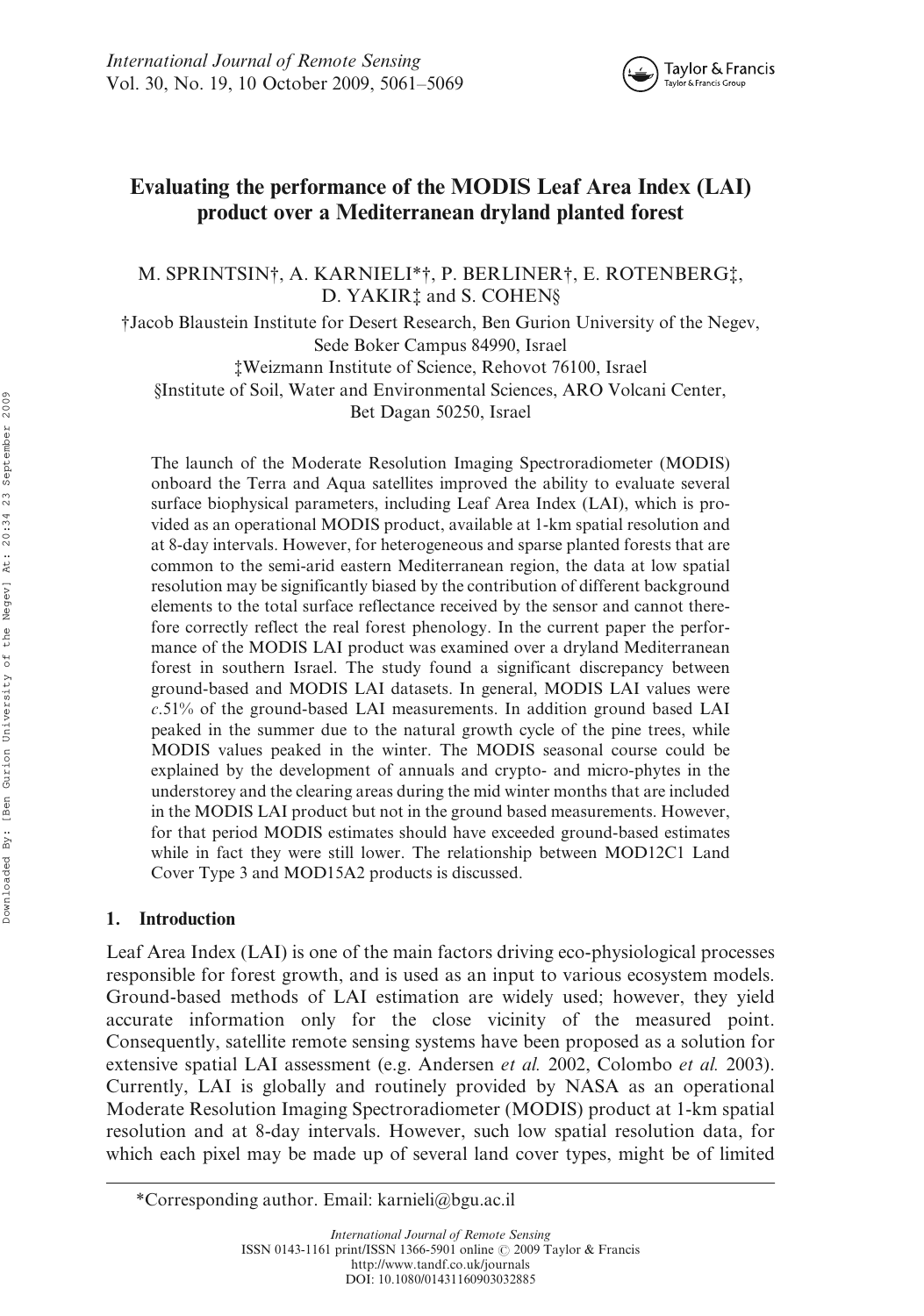utility for semi-arid forested areas that are mostly sparse and heterogeneous (Sprintsin *et al.* 2007), therefore requiring detailed and careful validation by regionor site-specific measurements. LAI is a key parameter in land process models, terrestrial carbon modelling, dynamic vegetation models, large-scale carbon budgets and large scale climate models (Prince et al. 2001, Picard et al. 2005). Due to its central role in the dissipation of radiant energy input its erroneous assessment will affect the results of the models implemented. It is therefore important to assess the accuracy of the estimates supplied by the MODIS team, particularly in areas in which water limits plant development and in areas with heterogeneous cover.

Generally, the performance of the MODIS LAI product (MOD15A2) has been addressed in various studies that show reasonable LAI estimation from low spatial resolution imagery as compared to field data collection or high spatial resolution data (Privette at al. 2002, Morisette et al. 2003) over the network of EOS land validation core sites that was established in order to provide ground-based data for validation of MODLAND products (Morisette et al. 2002). Unfortunately, the distribution of these sites is very uneven, failing to cover a large fraction of the Earth's surface land. In particular, the Mediterranean region has never been systematically validated by ground measurements. However, during the past 40 years considerable areas in the eastern Mediterranean have been extensively afforested. In Israel alone, over 100 000 hectares were planted during this period. Thus the assessment of LAI on a high spatial scale at high temporal resolution can assist in studies at the ecosystem level related to climate change. The objective of this study was to investigate the performance of the MODIS LAI product for a dryland planted forest that can be deemed as being typical of large tracts of afforested lands of the eastern Mediterranean region.

## 2. Study area

The study was conducted in the Yatir forest  $(31^{\circ}21'$  N and  $35^{\circ}02'$  E, 630 m AMSL;  $\sim$ 3000 hectare area) located in a transitional area between arid and semi-arid climatic zones. The long-term average annual precipitation is 280 mm and the average total annual potential evapotranspiration is 1600 mm per year. The forest is predominantly planted with Pinus halepensis Mill. trees, mostly planted during 1964–1974. Average tree density is  $\sim$ 320  $\pm$ 75 trees ha<sup>-1</sup>, mean tree height (H)  $\sim$ 9  $\pm$  2 m, diameter at breast height (DBH)  $\sim$ 17  $\pm$  4 cm, and canopy cover (CC)  $\sim$  53  $\pm$  15%. The trees grow on shallow Rendsina and lithosols soils  $(0.2-1.5 \text{ m depth})$  and overlay chalks and limestone. The understorey vegetation develops during the rainy season and disappears shortly thereafter (Grunzweig et al. 2003).

## 3. Materials and methods

#### 3.1 Ground measurements of canopy structure

LAI measurements were conducted monthly during a two-year period (September 2004–August 2006) with the Tracing Radiation and Architecture of Canopies (TRAC) photo-sensor device (Chen and Cihlar 1995, Leblanc et al. 2002). Measurements were made below the tree canopy, but above any understorey growth. Three plots of  $\sim$ 1000 m<sup>2</sup> each (approximately 31.6  $\times$  31.6 m) were selected in the central, most mature ( $\approx$  34–39 year old) section of the forest. Each plot was divided into 11 parallel east–west oriented sub-plots and transects were measured along the length of each sub-plot, giving a total sampling length exceeding 300 m per plot.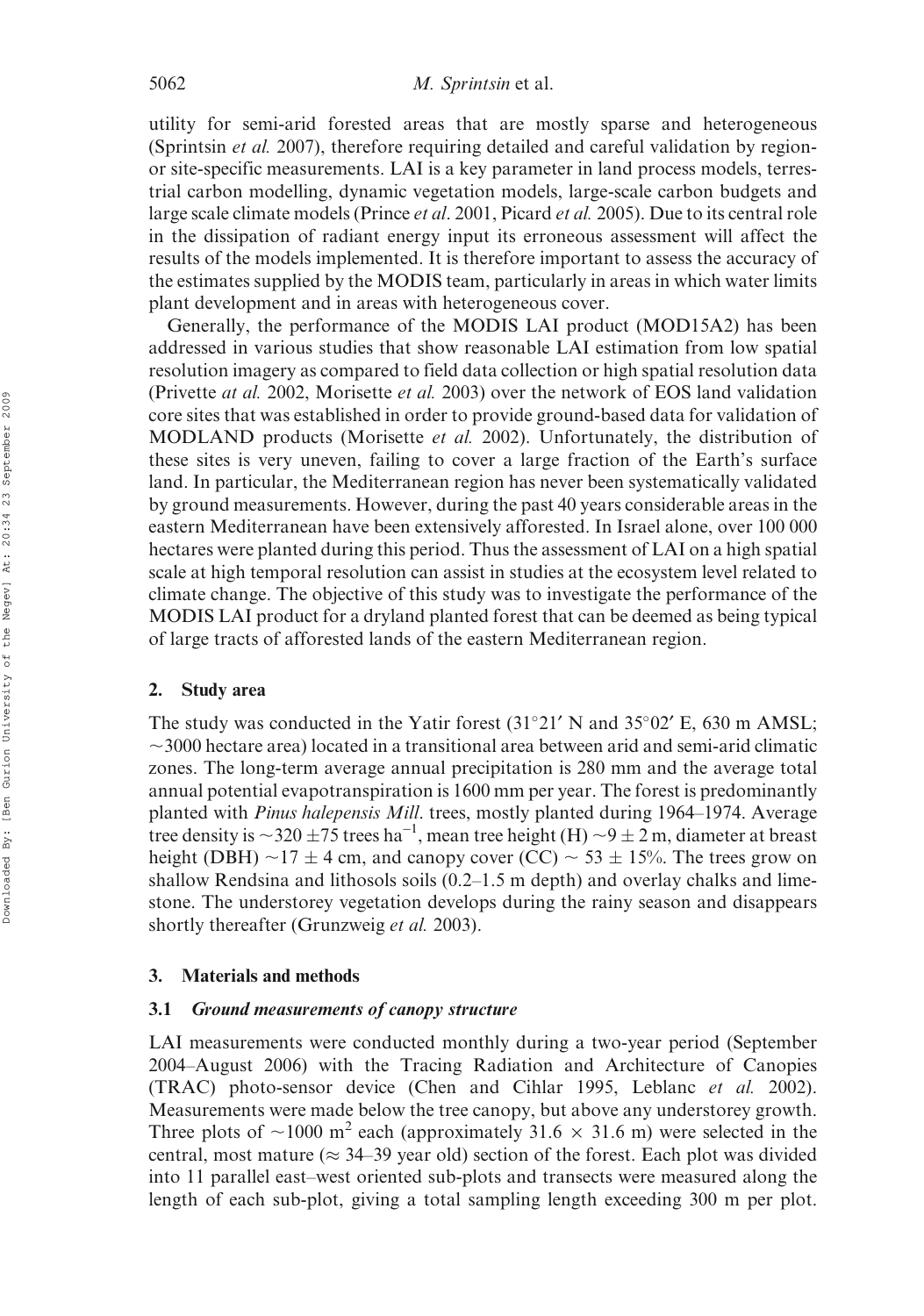| Plot          | Trees<br>$(ha^{-1})$ | Diameter at<br>breast<br>height (cm) | Tree<br>height<br>(m) | Canopy<br>cover $(\% )$ |
|---------------|----------------------|--------------------------------------|-----------------------|-------------------------|
|               | 380                  | 15(3)                                | 12(5)                 | 61                      |
|               | 330                  | 16(4)                                | 9(2)                  | 46                      |
| 3             | 300                  | 16(5)                                | 9(2)                  | 45                      |
| Entire forest | 320 (75)             | 17(4)                                | 9(2)                  | 53 (15)                 |

Table 1. A comparison of sampling plots characteristics to the entire forest averages. Numbers in parenthesis are the standard deviation of measurements.

A detailed comparison of plots' characteristics on tree and plot levels to the overall forest averages provided by the Israeli Forest Service revealed small and acceptable deviation between both sets (table 1), and these were deemed to be representative of the entire forest.

To avoid the influence of non-random distribution of leaf inclination on transmitted solar radiation transects were measured three times a day for different solar zenith angles (SZA) with an average daily SZA of approximately 57 $^{\circ}$  for each plot. Data analysis was conducted with the TRACWin program (Leblanc *et al.* 2002) and the average LAI of the three plots was assumed to be representative of that part of the Yatir forest. TRAC data were calibrated against allometric equations acquired distractively (Grünzweig et al. 2003). Those comparisons show  $\sim$  7% difference between TRAC measured LAI  $(1.3 \text{ m}^2 \text{ m}^{-2})$  and LAI estimated allometrically  $(1.21 \text{ m}^2 \text{ m}^{-2})$ , as a result of which TRAC data was accepted as the true overall LAI.

## 3.2 Image data retrieval and processing

The 1-km, 16-day composite, global data LAI product (MOD15A2; Collection 4) (Knyazikhin et al. 1999) was obtained through the Earth Resources Observation System (EROS) Data Active Archive Center (DAAC) over the entire studied period. A total of 96 images were processed and the area of interest (AOI) was extracted from the entire image. Mean and standard deviation (STD) were calculated over each studied AOI to describe the two-year dynamic of MODIS LAI. The statistics were then averaged for monthly values to fit the TRAC-measured dataset.

## 3.3 Comparability of studied datasets

The problem of upscaling and comparability between ground-based observations and low-resolution satellite imagery for the specific study area was the main issue of our previous paper (Sprintsin *et al.* 2007). Since (a) the results and intercomparisons between three datasets (i.e. TRAC and high- and low-resolution imagery) were found to be sufficient, and (b) the plots for ground measurements were carefully tested and found to be representative for the entire forest (in terms of tree and plot parameters; table 1) we feel justified in comparing directly between TRAC measurements (i.e. sub-pixel level) and MODIS operational product (i.e.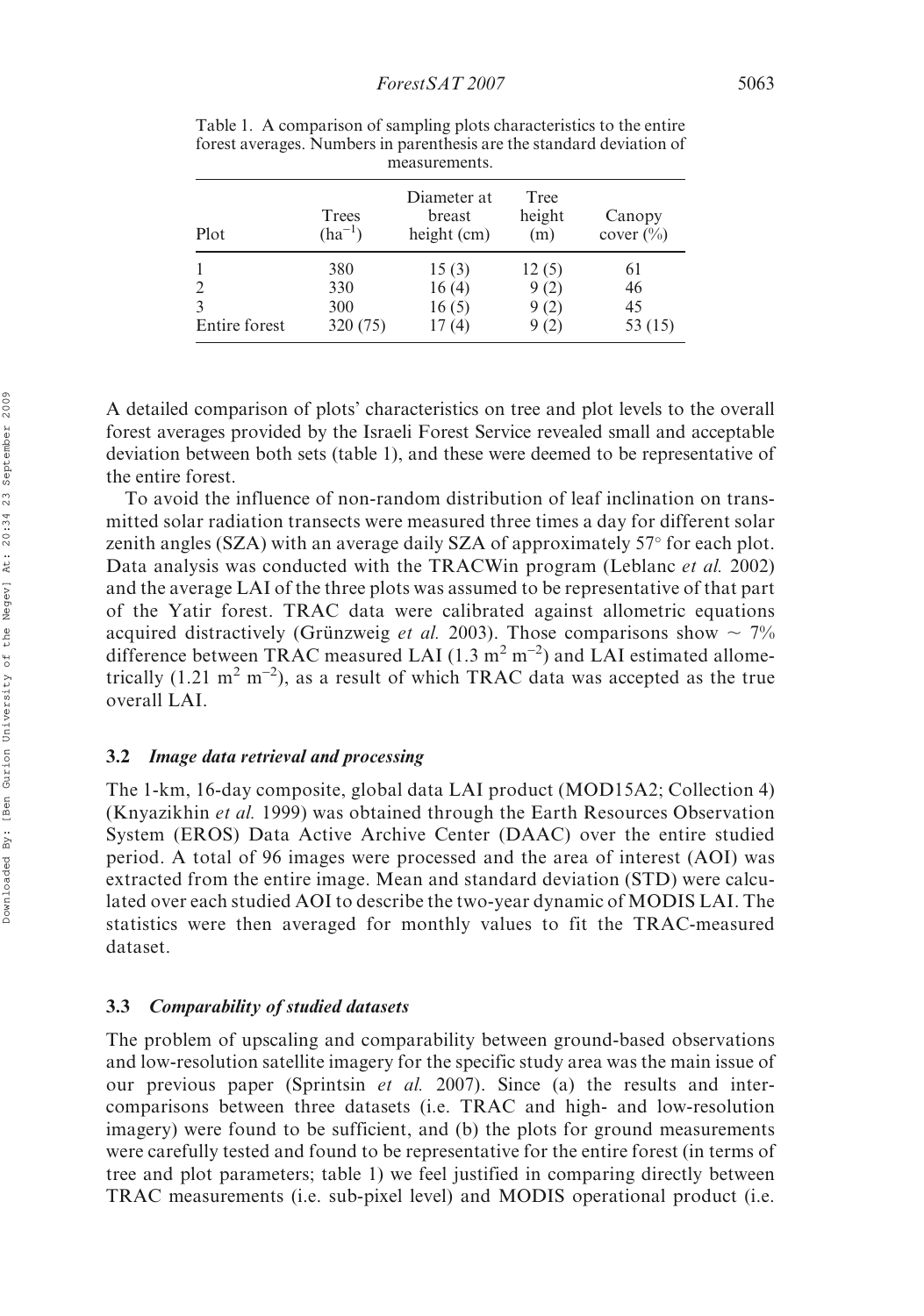whole pixel level) while extending previous results and studying the ability of MODIS to capture the annual cycle of LAI.

## 4. Results

The seasonal evolution of TRAC-measured and MODIS-evaluated LAI is presented in figure 1. The overstorey LAI phenology as measured by the TRAC instrument is characterized by an increase from low values  $(\sim 1.57)$  during the wet (November–March) to high values ( $\sim$ 1.76) during the dry (March–August) season. In contrast, the MODIS LAI, which related to the entire mixed degree of a pixel including unvegetated areas and over and understorey, strongly diverges from the ground measurements. It peaks in the winter (1.4, as attained during the winter of 2004–2005 and 0.9 during the winter of 2005–2006 (December to March)), while reaching its lowest level  $(c.0.54)$  during the summer months (from June to September). This LAI distribution is in phase with the rainfall distribution.

The ground-based measurements show that overall average LAI increased towards the end of the first year (1.83 compared to 1.74), remained more or less constant until January 2006 and decreased to its lowest at March. A sudden increase was observed between March and April 2006 and a declining trend is observed thereafter, presumably in response to lower precipitation rates during the 2005–2006 hydrological year (373.5 mm for 2004–2005 as compared with 224 mm for 2005–2006; figure 1). This decline is also observed in MODIS LAI that was lower for the second as compared to the first year.



Figure 1. Annual dynamics of LAI measured by TRAC and acquired by MODIS for the two years of measurements, along with the corresponding monthly rainfall. Vertical bars represent standard error of measurements, calculated as  $SE = \frac{STD}{\sqrt{n-1}}$  with *n* for the number of measurements or pixels.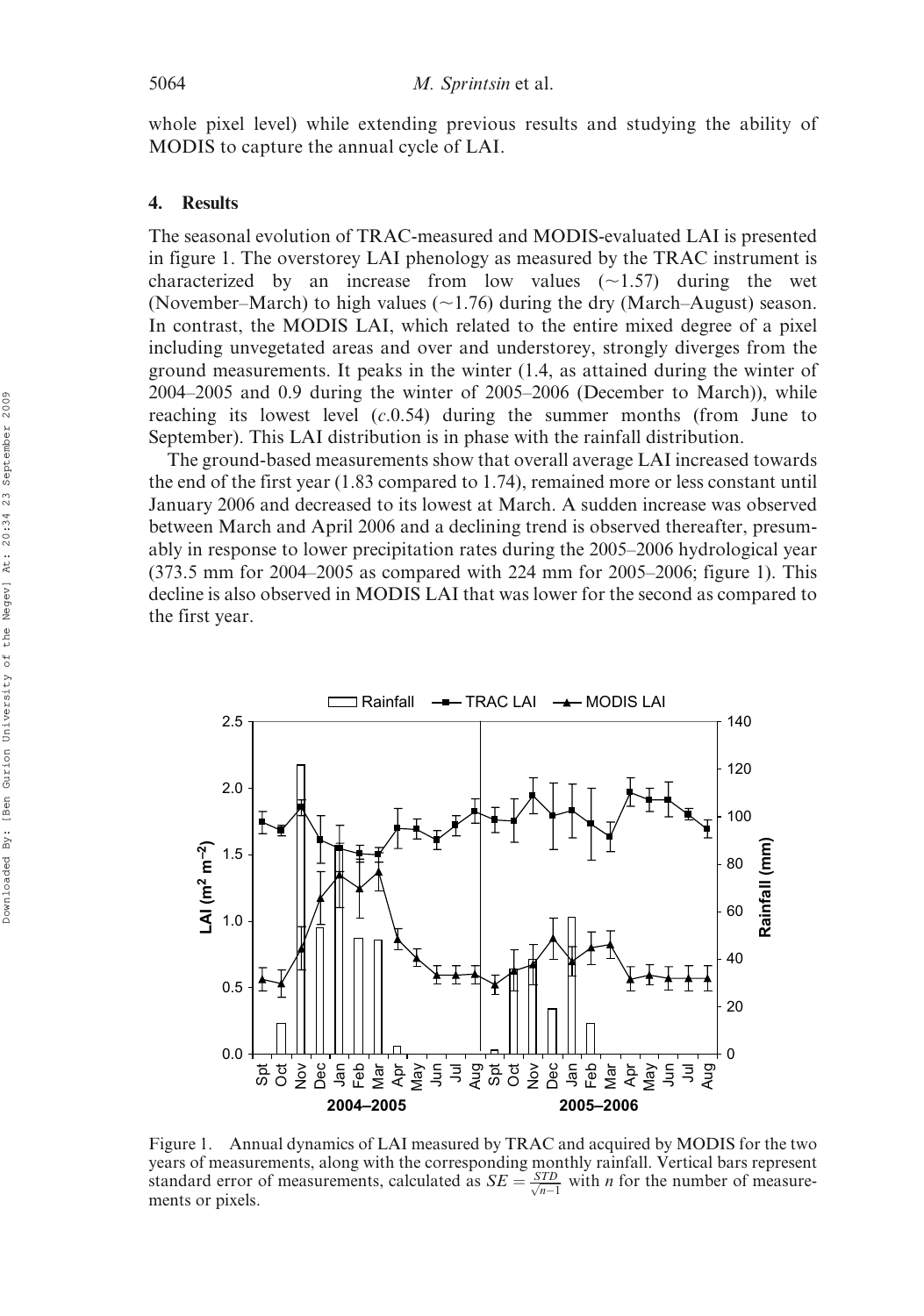#### 5. Discussion

The provenance of Mediterranean pines is from a more humid climate, and despite some adaptation to local conditions, they also share many characteristics with temperate pine species (Liphschitz and Lev-Yadun 1986), amongst them needle flushing in spring and summer growth (Maseyk 2006). These features correspond to an increase in LAI. The results presented in figure 1 for two years of TRAC measurements support this expectation and show a similar trend for both years of the experiment.

As stated previously, the Yatir forest is sparse (average canopy cover was  $\sim$  53% during the studied period) and also contains several plots covered by agricultural crops (figure 2). Such high landscape heterogeneity is combined with the clumpiness of the studied forest (Sprintsin et al. 2007). Clumpy vegetation can result in increased transmittance that causes underestimates of LAI in the inversion algorithms (e.g. Lang 1986, Welles and Cohen 1996). At low resolution, the unforested areas (clearings, large gaps or agricultural fields) are completely undetectable. They are integrated and mostly dissolved in the mixed  $1 \text{ km}^2$  pixels of the MOD15A2 product (so it is likely that the MODIS measurements cannot determine this clumpiness). Furthermore, by mixing with the surrounding vegetation these areas contribute to a total reflectance measured by the overpassing satellite lowering the LAI to unreasonable levels (Sprintsin et al. 2007).



Figure 2. A representative area within the Yatir forest equals to one MODIS LAI/FPAR product pixel (1 km<sup>2</sup>) with a location of training plots within it (white quadrates). The figure is a false colour composite IKONOS image  $(4 \times 4 \text{ m}$  spatial resolution) acquired at the end of the wet season (March 2004). Note the annual vegetation presented in red within forest stands.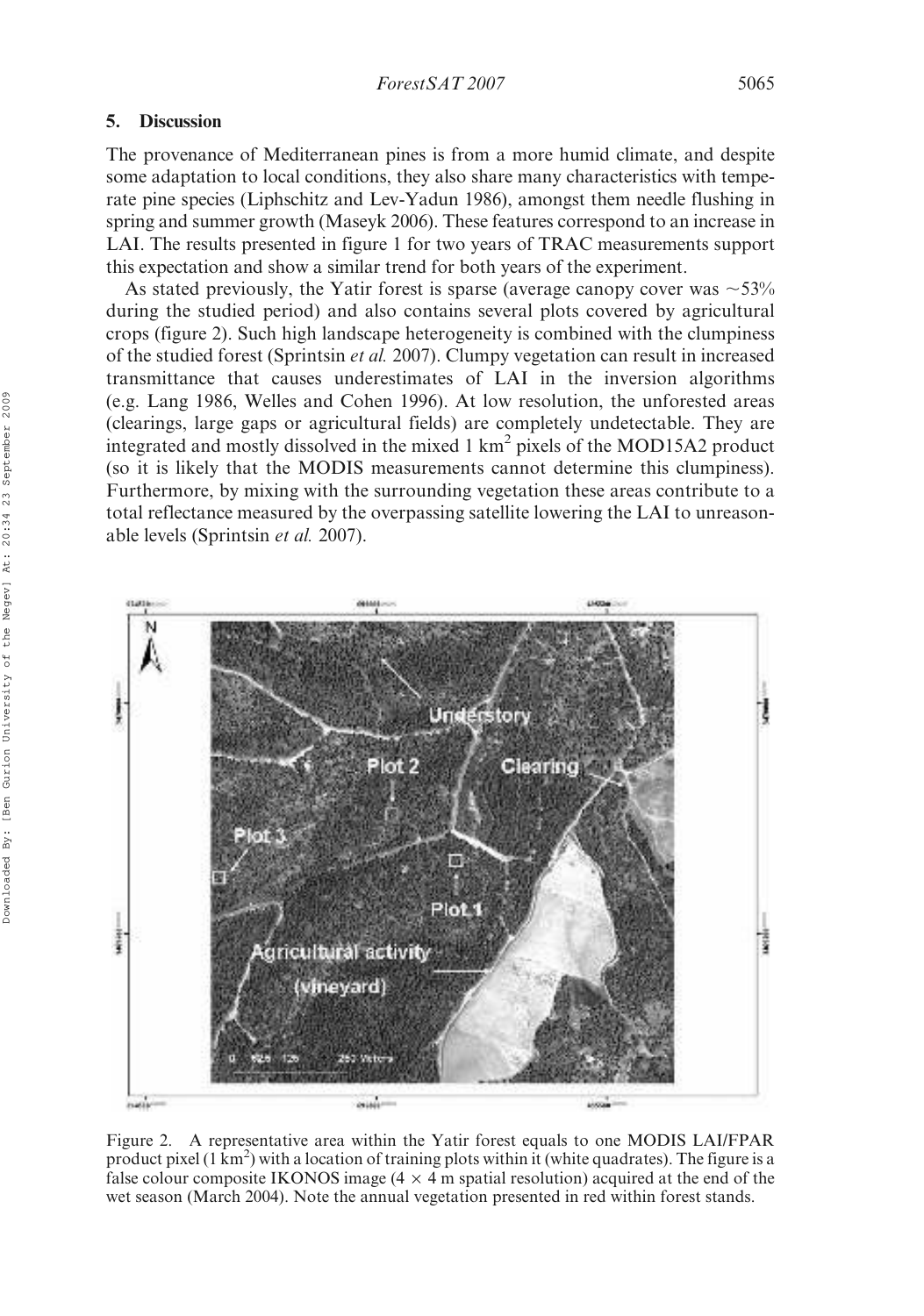## 5066 M. Sprintsin et al.

It should be noted that any type of unmixing could certainly help to solve a problem of discrepancies between ground- and satellite-based observations. Unmixing, however, can be performed only on original (i.e. reflectance) datasets (which were out of the scope of the present study), while the operational products studied here should not require any additional processing, being straightforwardly applicable. We assume further that the contribution of unforested areas to a total surface reflectance is exaggerated during the winter, when ephemeral understorey annual plants and hemi-cryptophytes increase the total leaf coverage, compensate the phenological decrease of Pinus halepensis LAI (Maseyk et al. 2008) and cause the LAI in the MODIS product to increase. An additional factor that has to be taken into account is the microphytes (especially mosses) that turn green after the first rains of the season, before the germination of the annuals. The microphytes are widely spread in the clearing areas as well as inbetween the trees, producing relatively high reflectance values especially in the early winter (Karnieli et al. 1996, 1999).

Although the annual phenology generally increases the total LAI during winter as determined by both (the main and the backup) MODIS LAI algorithms, it was found to be always significantly underestimated, as compared to that measured by TRAC (average LAI values for both datasets are  $1.74 \pm 0.13$  for TRAC compared to  $0.76 \pm 0.27$  for MODIS) and its magnitude remained significantly lower than the ground based measurements of the overstorey. Following the explanations provided above we expected that during the summer, when the understorey is negligible, the MODIS LAI would be approximately equal to the ground-based measurements. Nonetheless, the results show the unreasonable decrease in LAI during the summertime, leading us to assume that it may be another reason for the discrepancies between both datasets.

As a result, we found that the area covered by forest is mistakenly associated with the larger territory classified by MODIS land cover classification product (MOD12C1 Land Cover Type 3 (LAI/FPAR biomes)) as shrubland. This general ignorance of the area covered by needleleaf forest that is big enough to be missed by land cover classification (approximately three MOD12C1 pixels) would not be expected by a MOD15A2 product user. Moreover, an overlapping between the MOD15A2 product and the map of afforested areas all over the state of Israel clearly indicates serious classification errors in spotting forests around the country (figure 3).

Figure 3 clearly indicates that more than a half of the country's territory is classified as shrubland. It also shows that most of the afforested areas fall into this category. The rest is unclassified (Negev desert area) or classified as broadleaf crops (e.g. coastal areas, southward of Haifa). As almost 100 000 ha of Israeli territory are afforested (I. Moshe, personal communication) this classification is not acceptable and is generally unclear, leading to a discrepancy between ground-based and satellite-based observations of forest canopy dynamics. Although all Israeli forests indeed belong to a Mediterranean forests, woodlands and shrublands biome (WWF 2007), this biome is by definition a mosaic landscape (Mooney *et al.* 2001), thus we certainly would anticipate more careful interpretation of measured surface reflectance by isolating the Mediterranean forests, woodlands and shrublands ecoregion as an additional biome within MOD12C1 Land Cover Type 3 product and consequently by treating each pixel separately.

In any event, it is clear that the magnitude of the MODIS LAI product is significantly out of phase with the overstorey phenology.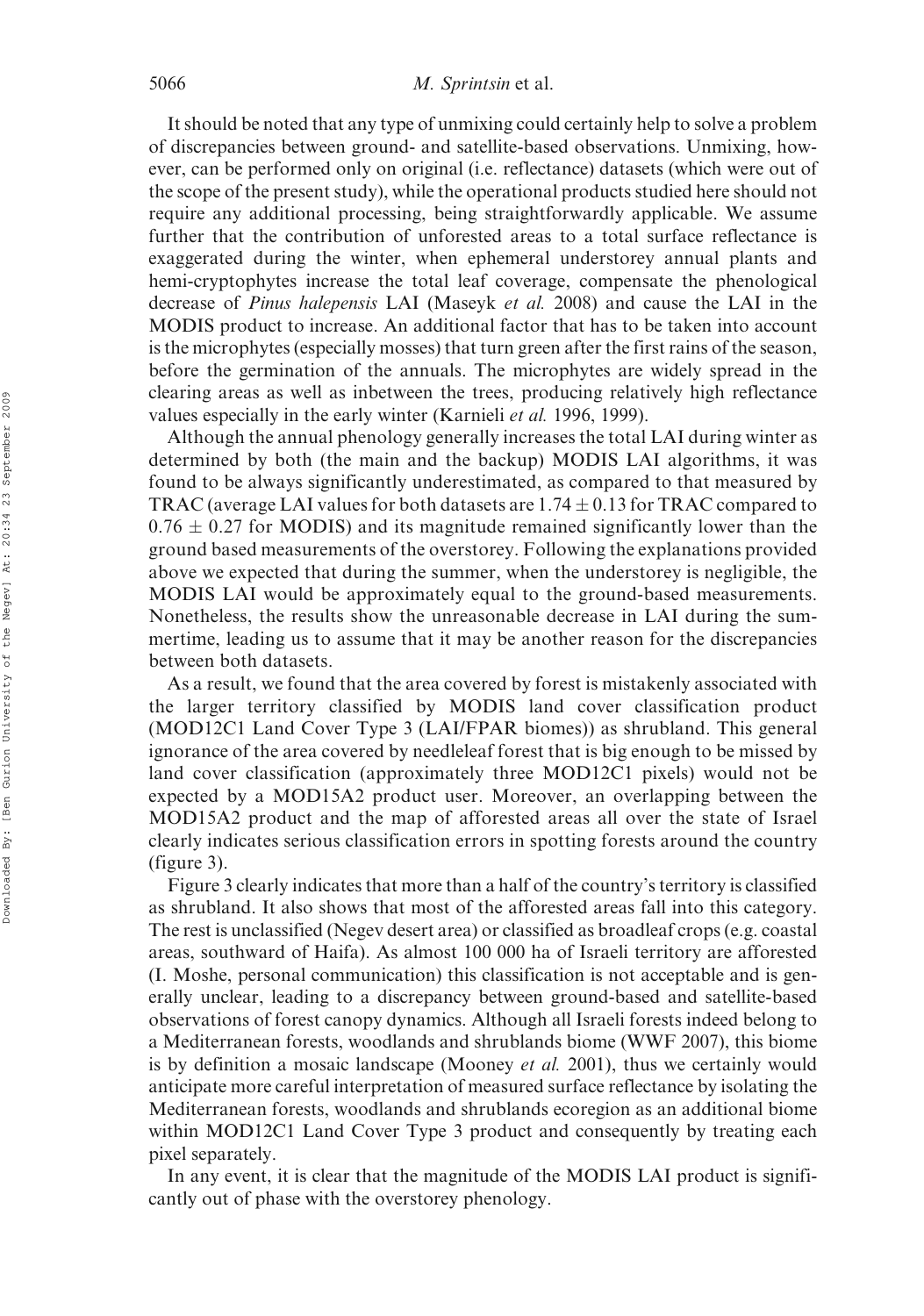

Figure 3. An overlap between land cover classification product (MOD12C1 Land Cover Type 3 (LAI/FPAR biomes) and the map of afforested areas all over the state of Israel. Note a discrepancy between actual land cover type distribution and MODIS-based land cover classification.

#### 6. Conclusions

We studied the applicability of the MODIS LAI product (MOD15A2) to a dryland forest in the eastern Mediterranean region. We found that the area covered by the studied forest was misinterpreted by MOD12C1 Land Cover Type 3 (LAI/FPAR biomes) classification, being wrongly dissolved within a general shrubland land cover class, which also distorts the MOD15A2 product. As a result, we consider that the network of EOS land validation core sites should be extended to include territories thus far not covered, in order to increase the accuracy of standard MODLAND products while matching it also for overstorey studies.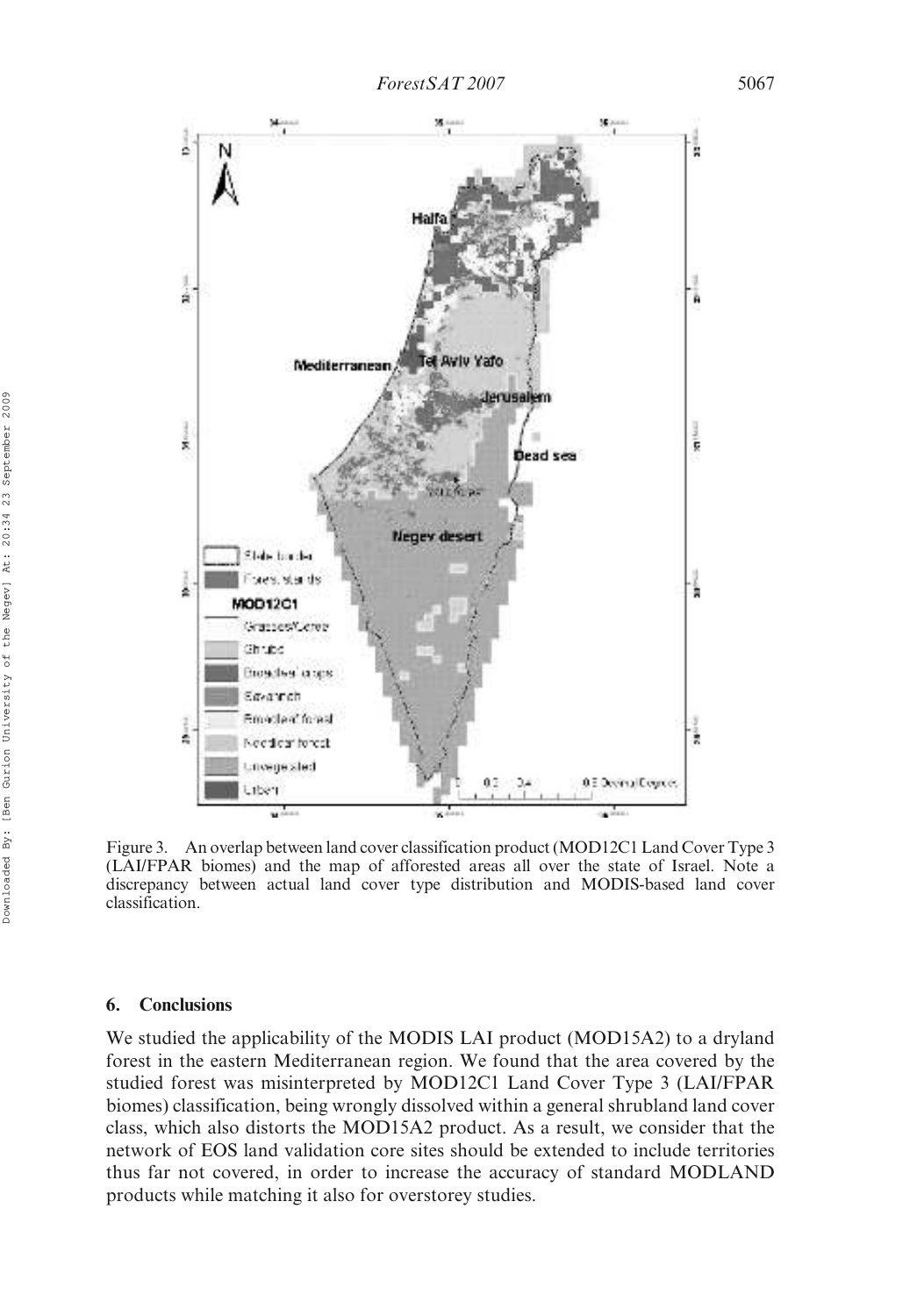In addition, it should be noted that the validity of low-resolution satellite imagery for forestry applications is strongly constrained by the inability to distinguish between different surface elements and land use as well as by the seasonality in annual emergence. The latter depends solely on soil water availability and has a strong effect on the total surface reflectance as measured by the satellite sensor, primarily during the wet season. The needle phenology of *Pinus Halepensis*, however, involves summer growth, occurring when the water availability is low. Consequently, a significant discrepancy between the annual course of TRAC-measured and MODIS evaluated LAI was found. This discrepancy restricts the MODIS LAI applicability for studying the overstorey processes, at least for semi-arid regions characterized by sparse and heterogeneous vegetation cover. However, a future work on ground-based quantitative estimates of the understorey vegetation LAI is required in order to validate the magnitude of the MODIS-derived LAI.

## References

- ANDERSEN, J., DYBKJAER, G., JENSEN, K.H., REFSGAARD, J.C. and RASMUSSEN, K., 2002, Use of remotely sensed precipitation and leaf area index in a distributed hydrological model. Journal of Hydrology,  $264$ , pp. 34–50.
- CHEN, J.M. and CIHLAR, J., 1995, Plant canopy gap-size analysis theory for improving optical measurements of leaf-area index. Applied Optics, 34, pp. 6211–6222.
- COLOMBO, R., BELLINGERI, D., FASOLINI, D. and MARINO, C.M., 2003, Retrieval of leaf area index in different vegetation types using high-resolution satellite data. Remote Sensing of Environment, 86, pp. 120–131.
- GRUNZWEIG, J.M., LIN, T., SCHWARTZ, A. and YAKIR, D., 2003, Carbon sequestration in aridland forest. Global Change Biology, 9, pp. 791–799.
- KARNIELI, A., SHACHAK, M., TSOAR, H., ZAADY, E., KAUFMAN, Y., DANIN, A. and PORTER, W., 1996, The effect of microphytes on the spectral reflectance of vegetation in semi-arid regions. Remote Sensing of Environment, 57, pp. 88–96.
- KARNIELI, A., KIDRON, G.J., GLAESSER, C. and BEN-DOR, E., 1999, Spectral characteristics of cyanobacteria soil crust in semiarid environment. Remote Sensing of Environment, 69, pp. 67–75.
- KNYAZIKHIN, Y., GLASSY, J., PRIVETTE, J.L., TIAN, Y., LOTSCH, A. and ZHANG, Y., 1999, MODIS Leaf Area Index (LAI) and Fraction of Photosynthetically Active Radiation Absorbed by Vegetation (FPAR) Product (MOD 15) Algorithm. Theoretical Basis Document, (Greenbelt, MD, USA: NASA Goddard Space Flight Center).
- LANG, A.R.G., 1986, Leaf area and average leaf angle from transmittance of direct sunlight. Australian Journal of Botany, 34, pp. 349-355.
- LEBLANC, S.G., CHEN, J.M. and KWONG, M., 2002, Tracing Radiation and Architecture of Canopies TRAC MANUAL Version 2.1. (Ottawa, Ontario: Natural Resources Canada, Canada Center for Remote Sensing).
- LIPHSCHITZ, N. and LEV-YADUN, S., 1986, Cambial activity of evergreen and seasonal dimorphics around the Mediterranean. IAWA Bulletin, 7, pp. 145–153.
- MASEYK, K.S., 2006, Ecophysiological and phenological aspects of Pinus halepensis in an arid Mediterranean environment. PhD dissertation, Weizmann Institute of Science, Rehovot, Israel.
- MASEYK, K.S., LIN, T., ROTENBERG, E., GRÜNZWEIG, J.M., SCHWARTZ, A. and YAKIR, D., 2008, Physiology–phenology interactions in a productive semi-arid pine forest. New *Phytologist*, **178**, pp.  $603 - 616$ .
- MOONEY, H.A., ARROYO, K.M.T., BOND, W.J., CANADELL, J., HOBBS, R.J., LAVOREL, S. and NEILSON, R.P., 2001, Mediterranean-climate ecosystems. In Global Biodiversity in a Changing Environment—Scenarios for the 21st Century, F.S. Chapin III, O.E. Sala and E. Huber-Sannwald (Eds.), pp. 157–199 (New York: Springer Verlag).